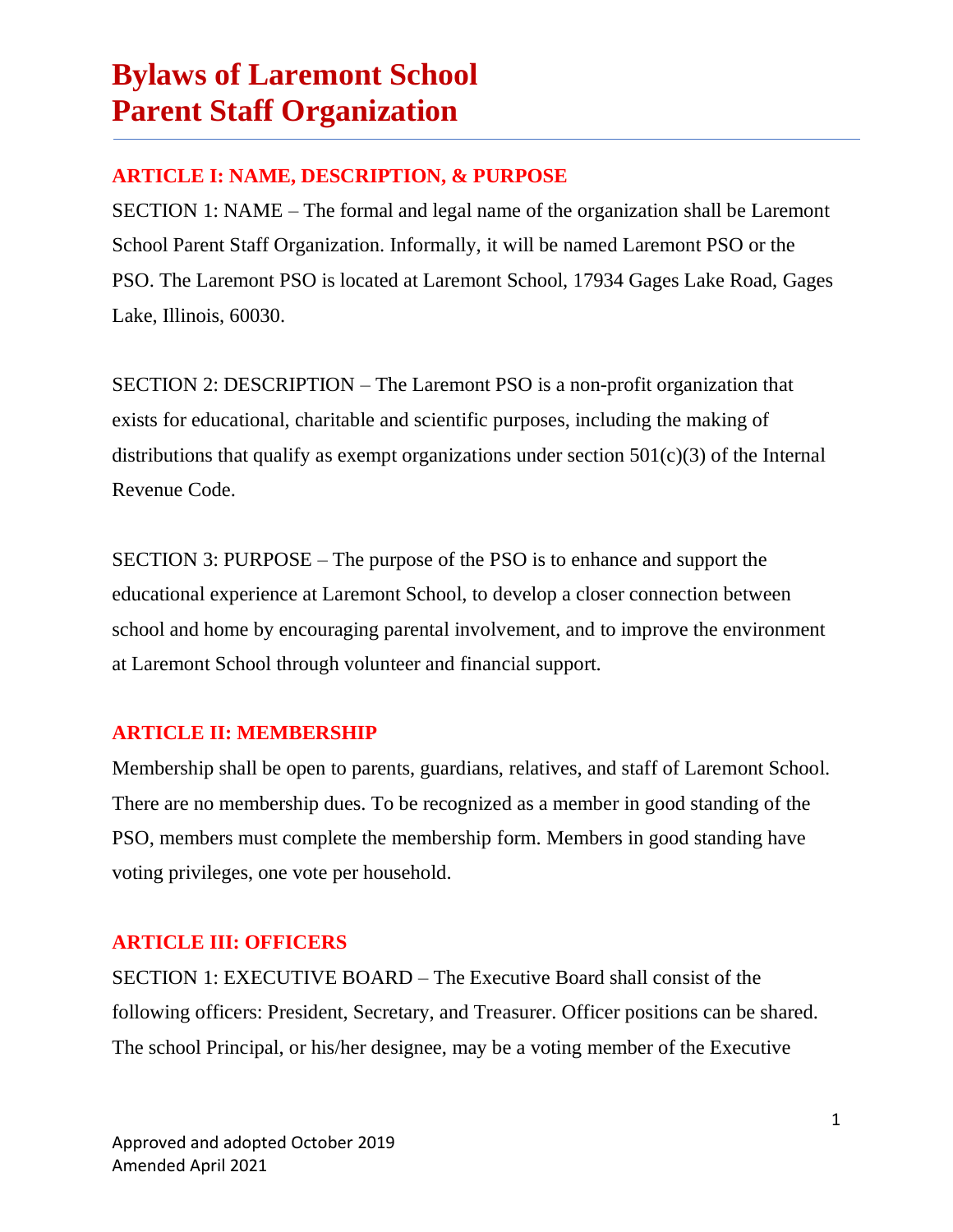Board only if tie-breaking vote is needed. All Executive Board positions shall be held by a parent, guardian or relative of an enrolled Laremont student.

SECTION 2: TERMS OF OFFICE – The term of the office for all officers is two (2) years, beginning August 1 and ending on July 31. No Board member may hold the same position for more than four (4) consecutive years. Board members whose term extends beyond that of their child's completion of school at Laremont may finish their current term. The only exclusion being if your child ages out of Laremont within the term, the term expires on July 31<sup>st</sup> of their child's final year at Laremont. All vacancies in the elective position shall be filled for the unexpired term by persons elected by the Executive Board.

SECTION 3: QUALIFICATIONS – Any PSO member in good standing may become an officer of the PSO.

SECTION 4: DUTIES OF OFFICERS –

President: Preside at General PSO meetings and Executive Board meetings, serve as the official representative of the PSO, and retain all official records of the PSO. The President shall supervise the work of all chairpersons and lead volunteers. The President shall act as the Executive Officer of the PSO and, in general, perform the duties usually associated with the office of President.

Secretary: Record and distribute minutes of all Executive Board meetings and all General PSO meetings, and hold historical records for the PSO. The Secretary shall manage communications and marketing for the PSO including, but not limited to PSO newsletters, email broadcasts, website, social media accounts, etc.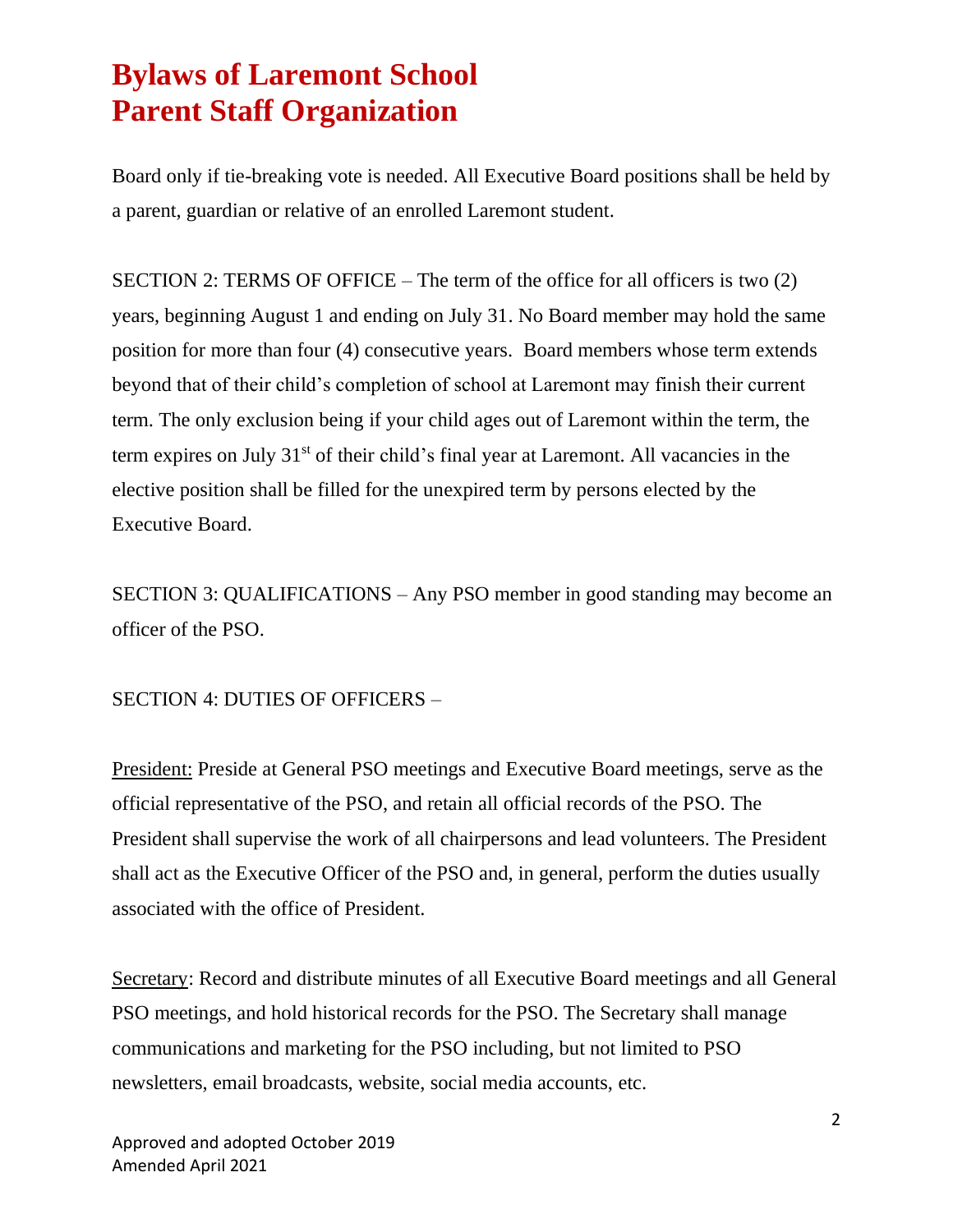Treasurer: Serve as custodian of the PSO's finances, collect revenue, pay authorized expenses, report financial activity every month, prepare year-end financial report, and hold all financial records.

#### **ARTICLE IV: COMMITTEES**

SECTION 1: COMMITEES – Committees may consist of members and Board members, with the President acting as an ex officio member of all committees. The Board may appoint committees as needed.

SECTION 2: COMMITTEE CHAIRPERSONS – All standing chairpersons shall present a committee report at each Board meeting.

#### **ARTICLE V: MEETINGS**

SECTION 1: ANNUAL MEETING – The annual meeting will be held during the school year. It will be held in the first month that school is in session.

SECTION 2: GENERAL MEETINGS – General PSO meetings shall be held to conduct the business of the PSO. Meetings shall be held monthly during the school year or at the discretion of the Executive Board. A time and place will be determined by the Executive Board at least one month prior to the meeting.

SECTION 3: SPECIAL MEETINGS – Special meetings may be called by the President, any two (2) members of the Executive Board, or five (5) general members submitting a written request to the secretary. Previous notice of the special meeting shall be sent to the members at least ten (10) days prior to the meeting by flyer or posted live on the PSO website or other social media accounts.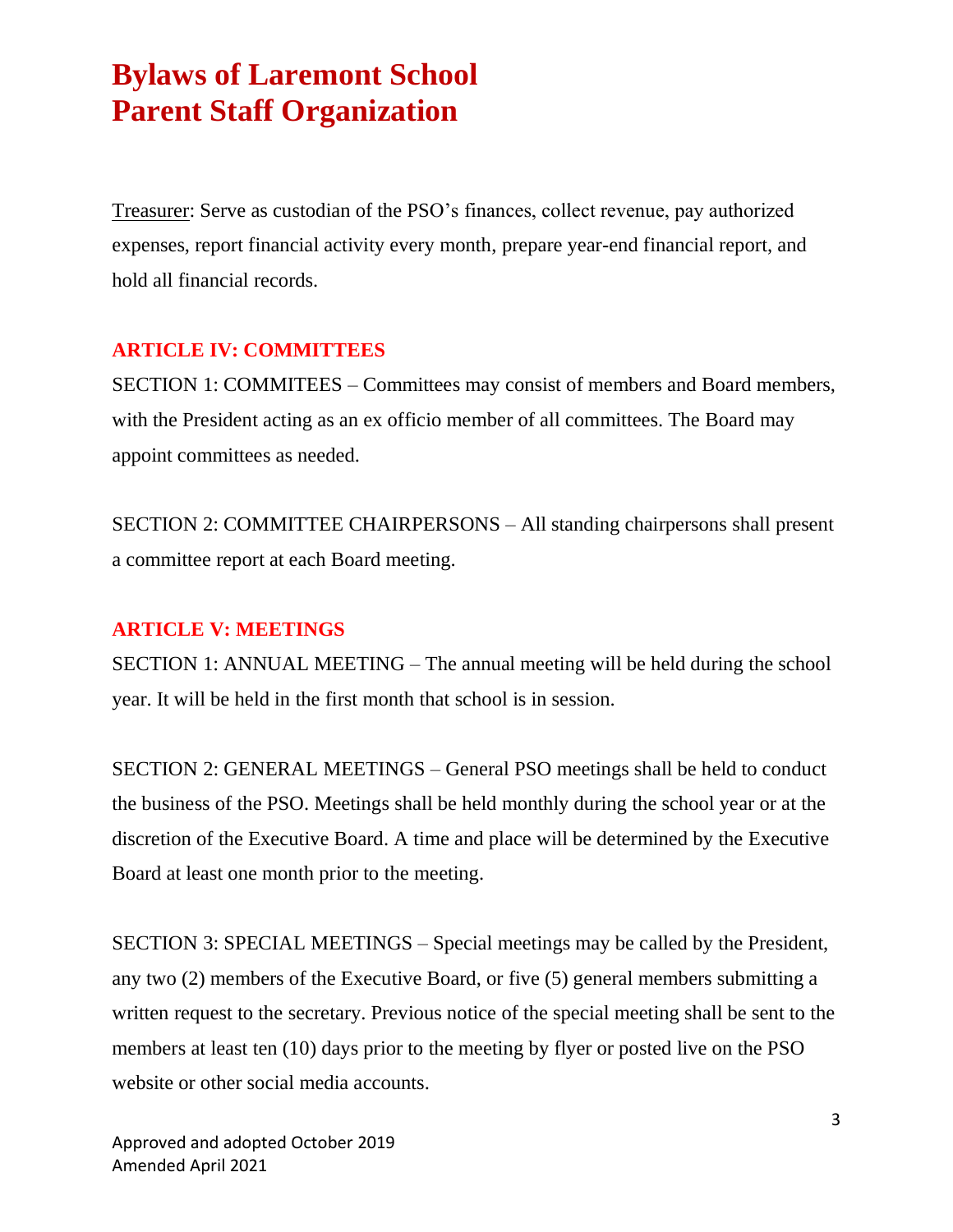SECTION 4: VOTING – Each member in attendance at a PSO meeting is eligible to vote, one vote per household. Absentee or proxy votes are not allowed, nor are votes cast on social media accounts. The only exception is bi-annual elections for which votes may be submitted by ballot.

SECTION 5: QUORUM – Those members in good standing present at a called regular meeting shall constitute a quorum.

#### **ARTICLE VI: FINANCIAL POLICIES**

SECTION 1: FISCAL YEAR - The fiscal year of the PSO begins July 1 and ends June 30 of the following year.

SECTION 2: BANKING - All funds shall be kept in a checking account in the name of Laremont School Parent Staff Organization requiring at least two (2) signatures of the Executive Board and held at a local financial institution.

SECTION 3: REPORTING - All financial activity shall be recorded in a manual or computer-based accounting system. The Treasurer shall reconcile and report all financial activity monthly.

SECTION 4: ENDING BALANCE - The organization shall leave a minimum of \$1,000.00 in the treasury at the end of each fiscal year.

SECTION 5: CONTRACTS - Contract signing authority is limited to the President or the Treasurer.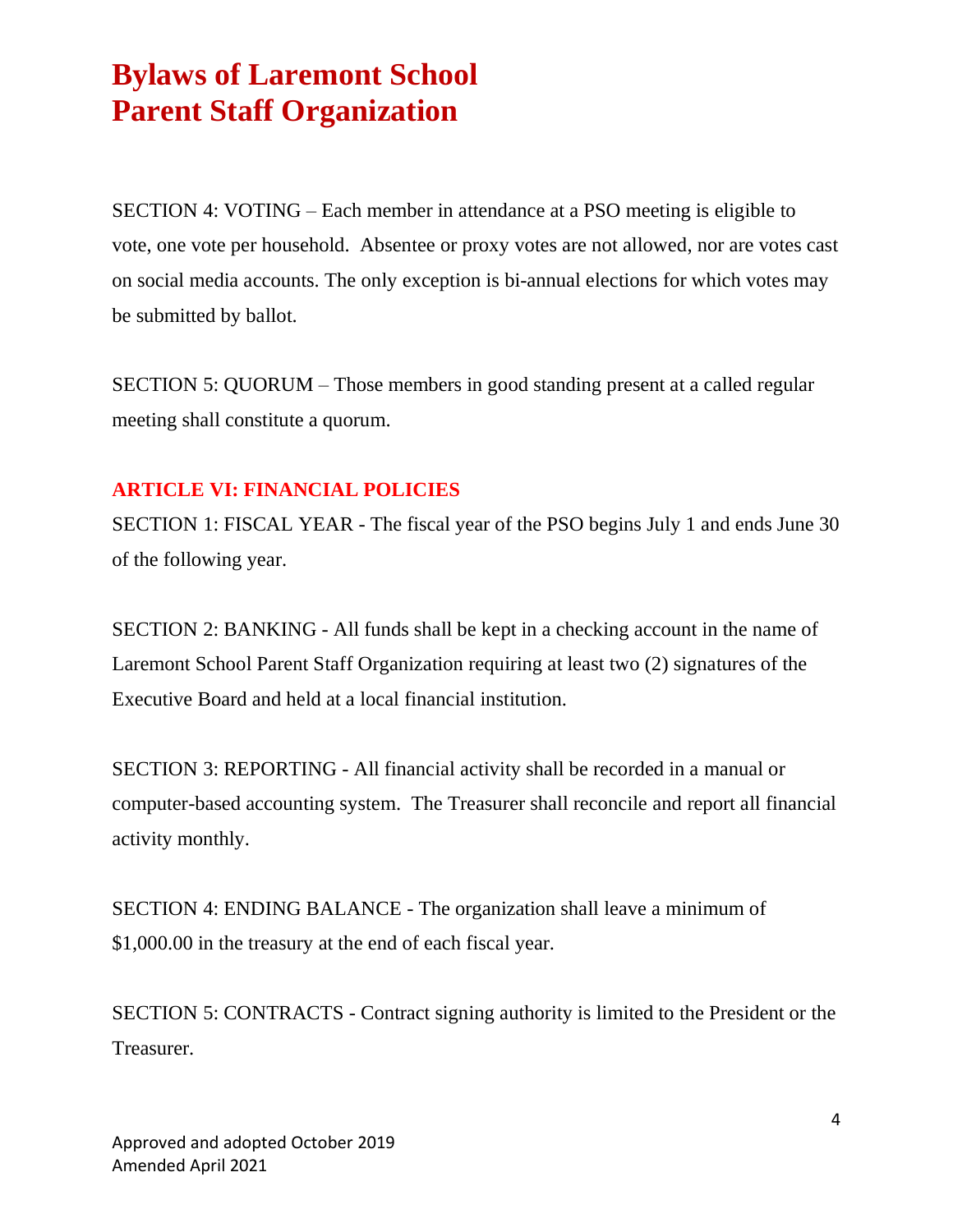### **ARTICLE VII: ELECTIONS**

SECTION 1: NOMINATIONS AND ELECTIONS – Elections will be held at the last meeting of the school year of an election year. Members may nominate a candidate for each office and present a slate at a meeting held one month prior to the election. Voting shall be by voice vote, or absentee ballot, if a slate is presented. If more than one person is running for an office, a ballot vote shall be taken.

SECTION 2: ELIGIBILITY – Members are eligible for office if they are members in good standing at least 14 calendar days before the members presents its slate.

SECTION 3: VACANCIES – If there is a vacancy in the office of President, the Treasurer will become the President. At the next regularly scheduled meeting, a new Treasurer will be elected. If there is a vacancy in any other office, members will fill in the vacancy through an election at the next regular meeting.

SECTION 4: REMOVAL – An officer can be removed from office for failure to fulfill his/her duties, after reasonable notice, by a majority vote of the Executive Board.

### **ARTICLE VI: BYLAW AMENDMENTS**

Amendments to the bylaws may be proposed by any PSO member. Amendments presented at a PSO meeting shall be considered for voting at the following meeting. Twothirds approval of all members present and voting are required to adopt an amendment to the Bylaws.

### **ARTICLE VII - DISSOLUTION**

The organization may be dissolved with previous notice (14 calendar days) and a twothirds vote of those present at the meeting. In the event of the dissolution of this